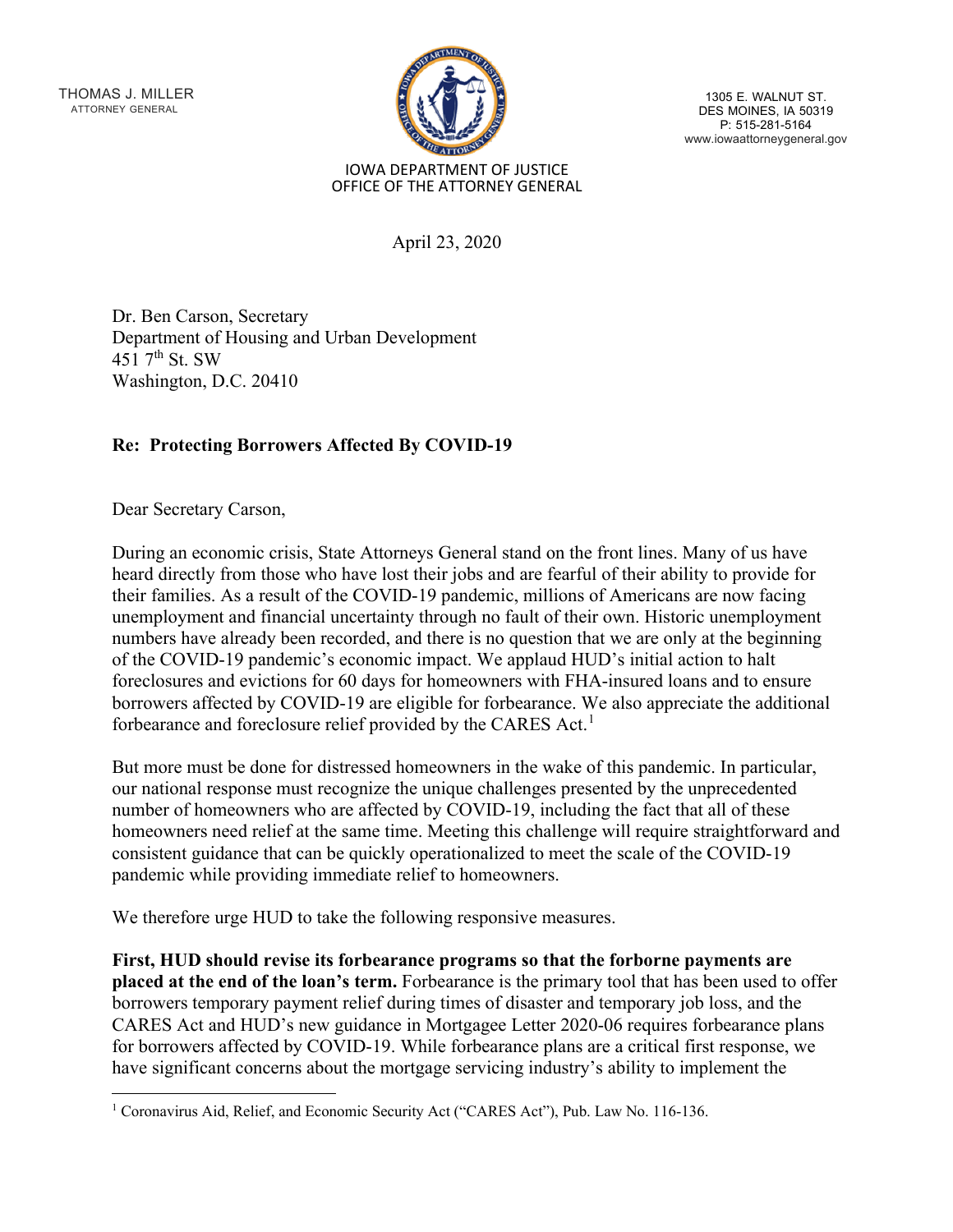forbearance plans as they are currently contemplated and about what will happen to homeowners after the forbearance period ends. Based on past experiences with both the last foreclosure crisis and recent natural disasters, we fear that both the mortgage servicing industry and homeowners will become overwhelmed if changes are not made.

Under HUD's new guidance, at the end of the forbearance servicers are required to evaluate borrowers for a COVID-19 National Emergency Standalone Partial Claim to cure the delinquency caused by the forbearance. If the borrower is not eligible for this new COVID-19 partial claim program, servicers are required to evaluate borrowers for home retention options, like FHA-HAMP, and non-home retention options. For the reasons discussed below, we are concerned that the eligibility requirements of these loan modification programs are not commensurate with the scope of the forbearance programs required by the CARES Act, and as a result many borrowers who receive a forbearance will then face the loss of their home when the forbearance period ends.

We are also concerned about requiring an individualized evaluation for every borrower who receives a CARES Act forbearance. In normal times, or even in times of a localized disaster, requiring an individualized loss mitigation evaluation to cure the forbearance delinquency is a reasonable and practicable approach. But these are not normal times, and this is not a localized disaster. COVID-19 is unique in both the sheer scale of the crisis and the fact that affected borrowers will all need help at the same time. Unlike the last foreclosure crisis, which gradually increased over time as it moved from subprime loans to the broader economy and a national recession, this time borrowers are becoming delinquent all at once. Some estimate that anywhere from 25 to 35 percent of all borrowers may need some form of assistance. Servicers already appear to be overwhelmed by implementing these forbearance programs, even though they do not require documentation or individualized borrower evaluations, resulting in long wait times and borrower confusion. We have grave doubts about servicers' abilities to effectively manage the unprecedented number of borrowers who will be emerging from forbearance plans related to COVID-19 if servicers are required to perform individualized evaluations for all borrowers. Our experience with the 2008 financial crisis has consistently shown that complex solutions are difficult for servicers to operationalize and often lead to new servicing issues that harm borrowers and the broader economy. Instead, we recommend that HUD issue simple, selfexecuting guidance that servicers can easily implement to meet demand while providing an immediate, responsive resolution to borrowers.

Accordingly, we urge HUD to revise its COVID-19 guidance so that the obligation to repay forborne payments is automatically placed at the end of the loan in the form of additional monthly payments that will follow the current term of the loan. This would allow borrowers who are emerging from forbearance plans related to COVID-19 and who are able to resume their monthly payment to do so without the need for further loss mitigation. Additionally, this also will reduce the burden on servicers as they will not need to process as many loss mitigation requests for borrowers when the forbearance periods expire. We also encourage HUD to issue guidance allowing these post-forbearance agreements to occur without requiring borrowers to execute any additional documents, such as a loan modification agreement or a promissory note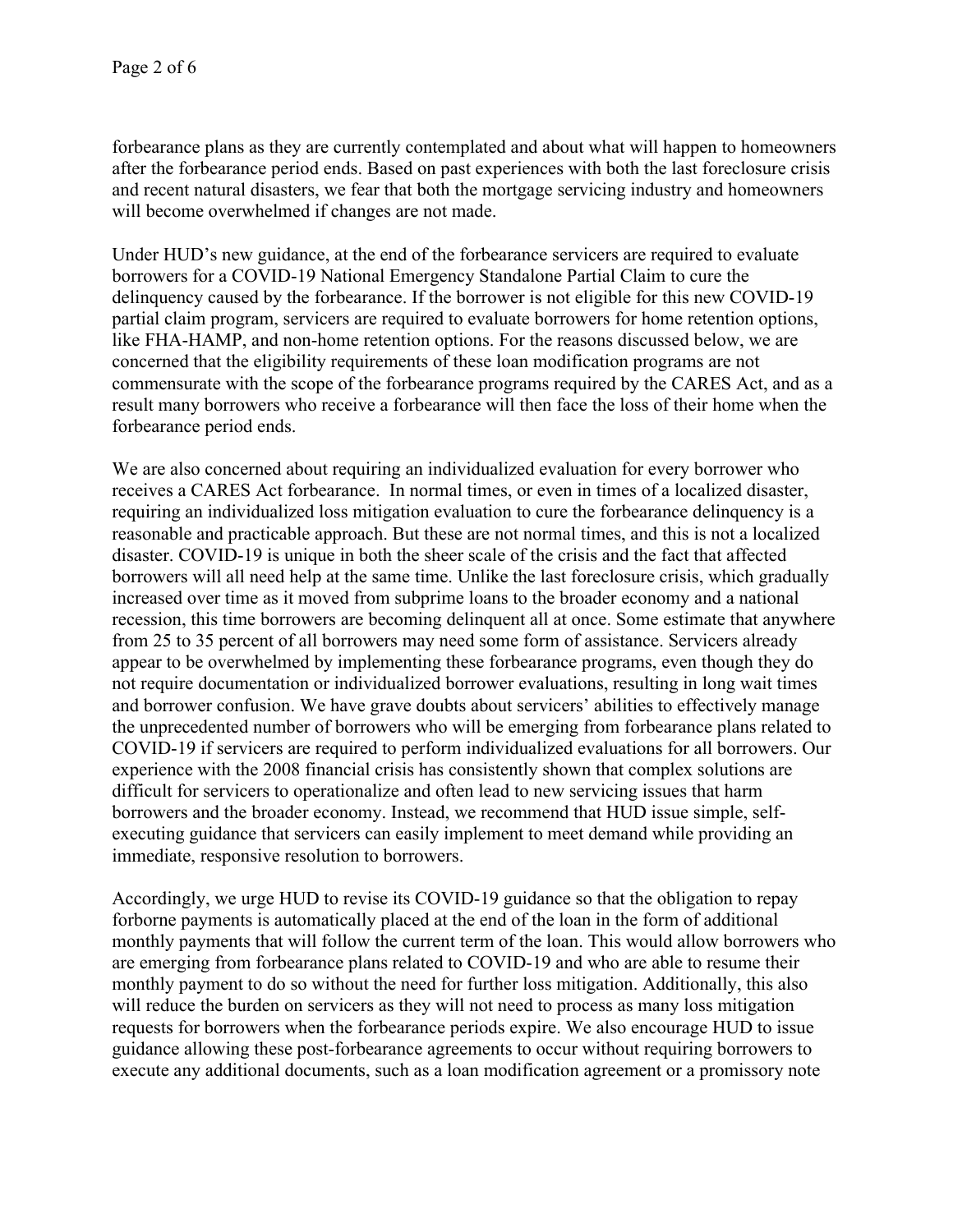for the forborne payments, or at least waiving or easing those requirements until the pandemic abates.

**Second, HUD should expand eligibility for loss mitigation programs for borrowers emerging from forbearance plans related to COVID-19.** In HUD's Mortgagee Letter 2020- 06, HUD announced a new COVID-19 National Emergency Standalone Partial Claim program. We appreciate HUD's desire to design a program specifically for those affected by the pandemic. However, we urge HUD to reconsider its decision to remove the Disaster Loan Modification option for borrowers affected by COVID-19. Further, HUD should revise the eligibility criteria of its modification options to ensure that these programs have the same reach as the forbearance program mandated by the CARES Act.

First, while announcing a new partial claim program, HUD simultaneously announced that borrowers suffering from a hardship related to COVID-19 were not eligible for HUD's Disaster Loan Modification program (which allows for term extension, as opposed to a partial claim). Considering the unprecedented harm that COVID-19 has caused to borrowers, HUD should not remove potential loan modification options for borrowers emerging from forbearances related to COVID-19.

Further, HUD's new COVID-19 National Emergency Standalone Partial Claim program limits eligibility to borrowers who were current or less than 30 days delinquent as of March 1,  $2020$  $2020$ <sup>2</sup> Moreover, the partial claim amount cannot exceed [3](#page-2-1)0 percent of the unpaid principal balance.<sup>3</sup> If a borrower is not eligible for the COVID-19 National Emergency Standalone Partial Claim, then the borrower will be reviewed for HUD's FHA-HAMP program. The FHA-HAMP program has additional eligibility limits, such as requiring the borrower to have made at least 4 payments and the loan to have aged at least 12 months, in addition to the same partial claim cap.[4](#page-2-2)

Considering the unprecedented character of the COVID-19 pandemic, the delinquency status requirements of HUD's disaster-related modification programs should be waived. Postforbearance modification programs should be commensurate with the forbearance plans required by the CARES Act, and the CARES Act mandates forbearance to any borrower experiencing a COVID-19 hardship regardless of whether the borrower is current or delinquent on the loan.<sup>[5](#page-2-3)</sup> Further, the CARES Act authorizes forbearances of up to  $360 \text{ days}$  $360 \text{ days}$  $360 \text{ days}$ , so borrowers may very well exceed the maximum partial claim amount under the new COVID-19 National Emergency Standalone Partial Claim and the pre-existing FHA-HAMP program through no fault of their own. It makes no sense to allow these borrowers to receive forbearances for a particular period

<span id="page-2-0"></span><sup>&</sup>lt;sup>2</sup> HUD Mortgagee Letter, 2020-06. Likewise, eligibility for HUD's disaster-related modifications (FHA Single Family Policy Handbook 4000.1, §III.A.3.ci.iv) is similarly limited to borrowers who were current or less than 30 days delinquent from the disaster proclamation. As stated above, we urge HUD to make the term extension program available to COVID-affected borrowers, and to remove the delinquency status criteria, along with the maximum arrearage amount, of that program for these borrowers to ensure that the program has the same scope of the forbearances mandated by the CARES Act.

<span id="page-2-1"></span><sup>3</sup> *Id.*

<span id="page-2-2"></span><sup>4</sup> FHA Single Family Policy Handbook 4000.1, §III.A.2.k.v.

<span id="page-2-3"></span> $5$  CARES Act,  $§4022(b)(1)$ .

<span id="page-2-4"></span> $6$  *Id.* at  $\frac{$4022(b)(2)}{2}$ .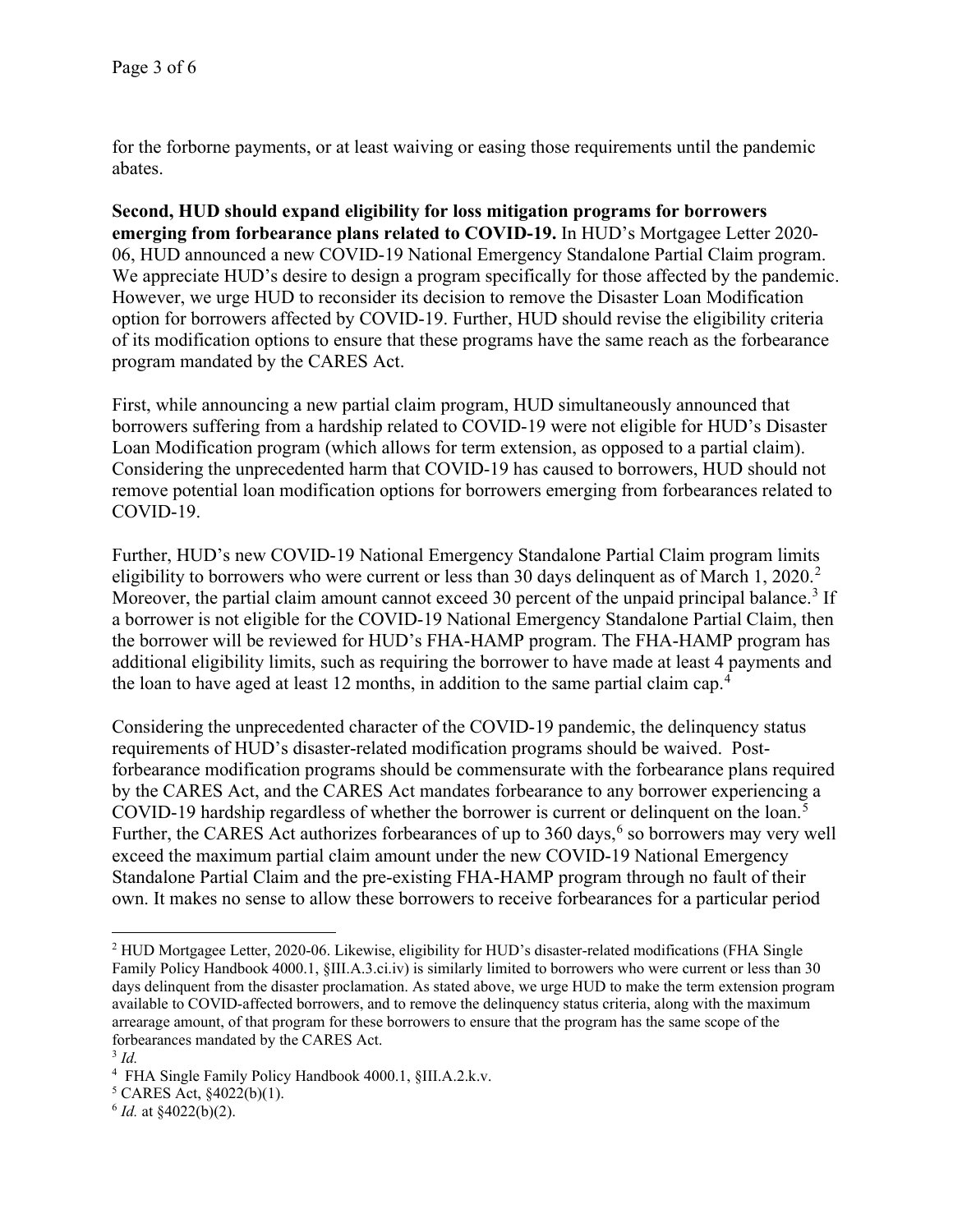of time, but then allow that same period of time to potentially cause them to be ineligible for a modification. Similarly, the seasoning requirements of the FHA-HAMP program do not serve their original purpose in the context of the current pandemic, and they should be waived.

Therefore, HUD should issue guidance that borrowers experiencing a COVID-19 hardship are eligible for the Disaster Loan Modification program, and HUD should waive the delinquency and maximum arrearage limit of this program. For the COVID-19 National Emergency Standalone Partial Claim program, HUD should eliminate the requirement that a borrower must have been current or less than 30 days delinquent as of March 1, 2020, and HUD should also direct that any forborne payments should not count towards the maximum partial claim amount under the COVID-19 National Emergency Standalone Partial Claim or FHA-HAMP loan modification programs. Similarly, the seasoning requirements of the FHA-HAMP program should not be applied to borrowers who are affected by COVID-19.

**Third, HUD should clarify that the moratorium on foreclosures and evictions applies to all aspects of the foreclosure or eviction process.** We appreciate the foreclosure and eviction moratorium of both HUD and the CARES Act. The CARES Act states that servicers of federally backed mortgages may not initiate any judicial or non-judicial foreclosure process, move for a foreclosure judgment or order of sale, or execute a foreclosure-related eviction or foreclosure sale until at least May 1[7](#page-3-0), 2020.<sup>7</sup> To address differences in the various states' foreclosure and eviction processes, we urge HUD to instruct servicers that they also must suspend all foreclosures and evictions currently in process and cannot move forward or complete *any* step in the judicial or non-judicial foreclosure or eviction process while the moratorium is in place. This includes, for example, issuing pre-foreclosure notices, issuing acceleration notices, recording notices of default, recording notices of trustee sales, posting or publishing any notices, filing or proceeding with motions beyond continuances, or taking any other foreclosure or eviction action during the moratorium. Advancing any step of the eviction or foreclosure process during a forbearance related to COVID-19 will only lead to borrower confusion and harm.

Again, the State Attorneys General applaud HUD's initial response to suspend foreclosures and provide forbearance to affected borrowers, and we appreciate the expanded protections provided by the CARES Act. Our national response, however, must continue to evolve to meet the volume and impact of COVID-19. The proposals outlined in this letter are based on our collective experience with past disasters and financial crises, and our acknowledgment that COVID-19 will present unprecedented challenges to homeowners and the mortgage servicing industry. We urge HUD to implement these recommendations to ensure that homeowners are given a fair opportunity to retain their home as we fight through this pandemic together.

Sincerely,

on Niller

Tom Miller Xavier Becerra

<span id="page-3-0"></span> $7$  *Id.* at  $\frac{$4022(c)(2)}{2}$ .

Iowa Attorney General California Attorney General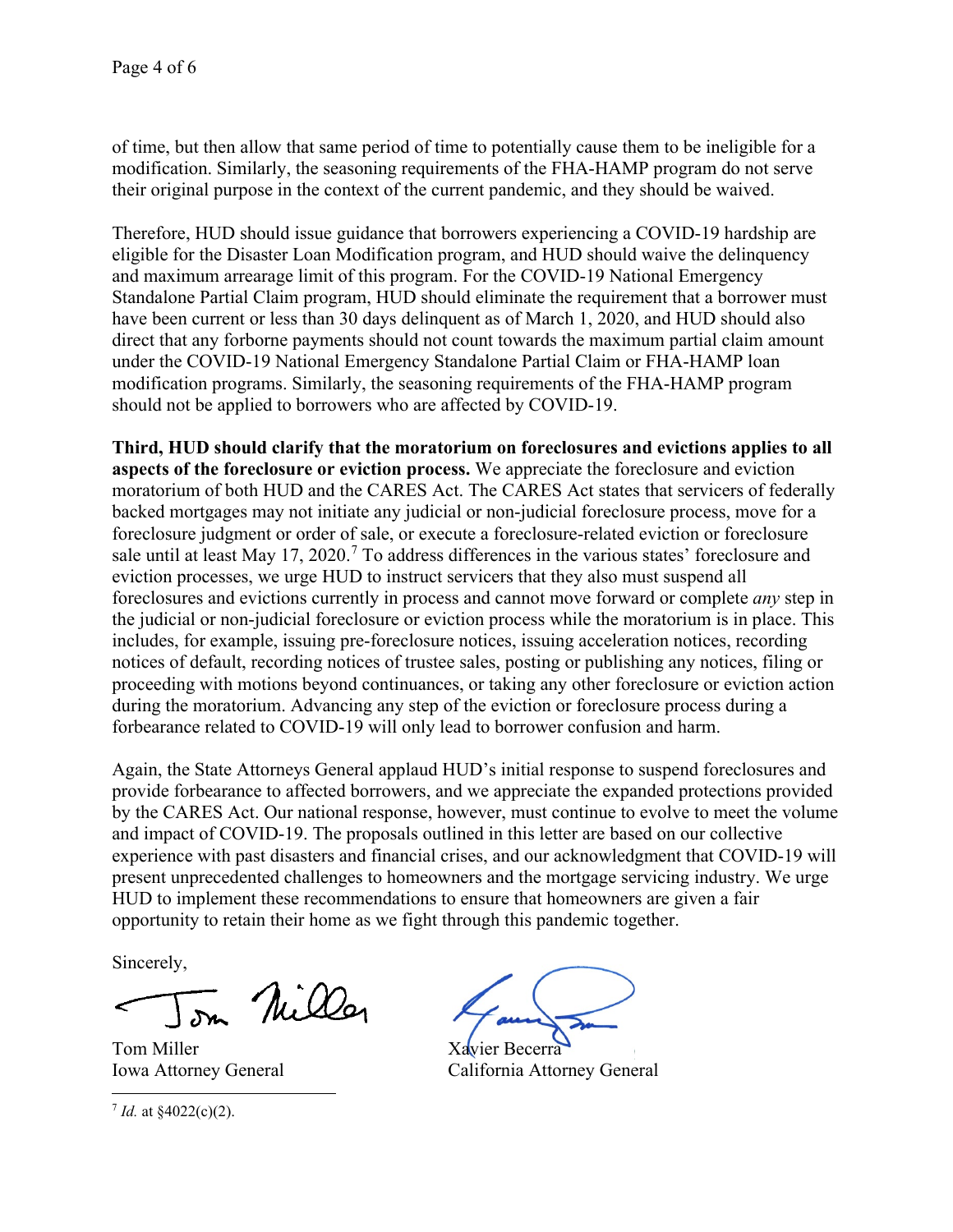Weiser Tuly

Phil Weiser William Tong<br>
Colorado Attorney General<br>
Connecticut Attorney Connecticut Attorney General

mings athleen

Kathleen Jennings  $\mathcal{U}$  Karl A. Racine

Lul NW

Ashley Moody Clare E. Connors Florida Attorney General Hawaii Attorney General

nome

Stephen H. Levins **Executive Director** State of Hawaii, Office of Consumer Protection

Kwame Raoul **Aaron M. Frey** Illinois Attorney General Maine Attorney General

 $\zeta$ ice =  $\leq \zeta$ 

Brian Frosh Maura Healey

cin

Dana Nessel Keith Ellison

Tim Fox **U** 

Lu<sup>2</sup>

Connecticut Attorney General

Delaware Attorney General District of Columbia Attorney General

Va.

 $\varrho$ 

Lawrence Wasden Idaho Attorney General

mon M. Fren

Maryland Attorney General Massachusetts Attorney General

Michigan Attorney General Minnesota Attorney General

Montana Attorney General Nebraska Attorney General